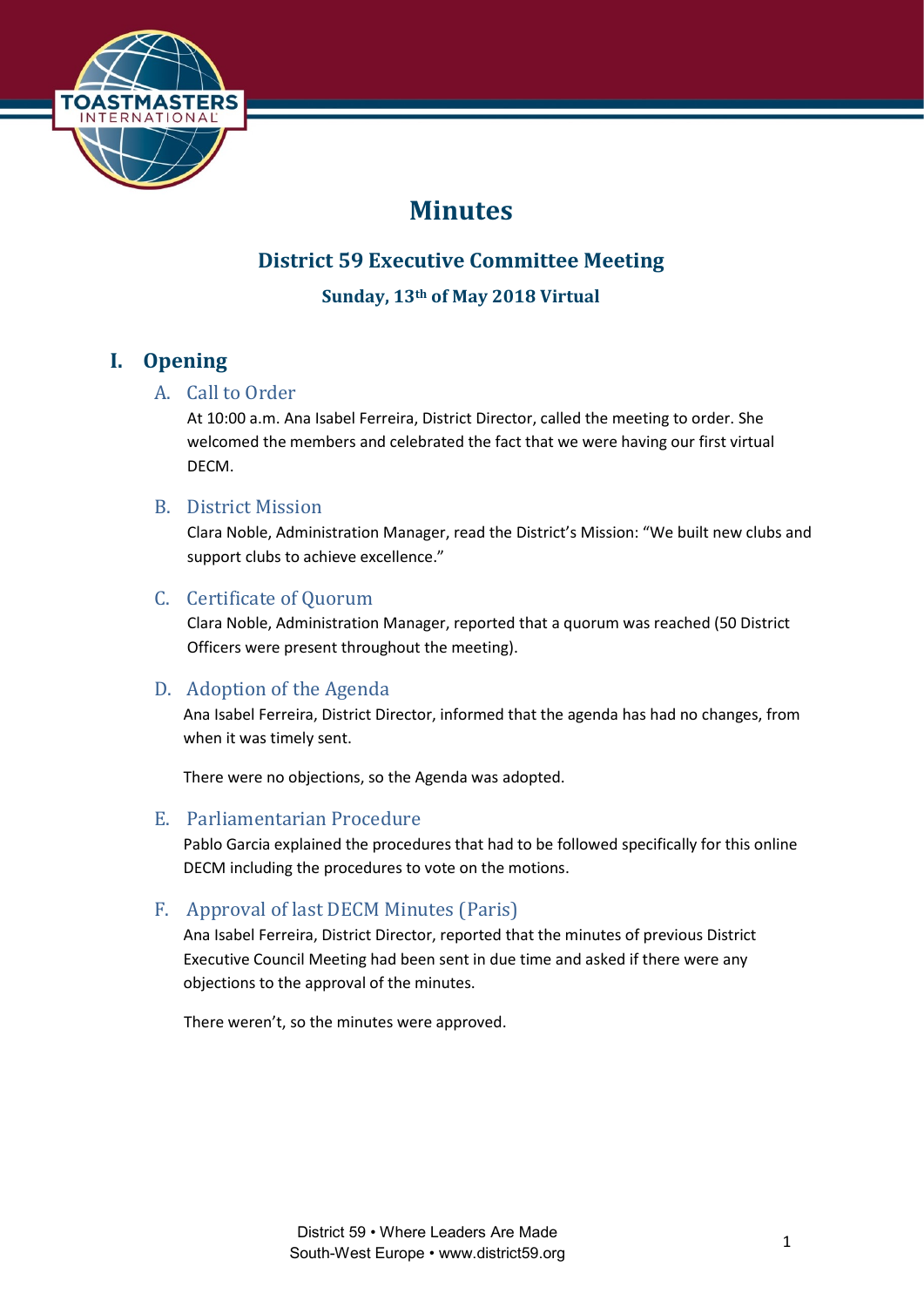## **II. District Business**

#### A. Core Team Reports

#### 1. Alignment with our Goals

Ana Isabel Ferreira, District Director, informed that there were some good news and not so good news – we have grown around 30 clubs (number not final yet), have a significant number of Distinguished Divisions and Areas and have exceeded our expectations in terms of Pathways visits. Finally, we have managed to nominate and appoint fantastic future leaders.

However, it will be almost impossible to be President distinguished, which is sad because the results do not fully reflect the effort that was put in. We can still be Select distinguished if we will keep up the good work and the members are registered and paid for.

#### 2. Program Quality Report

Ulrike Laubner, Program Quality Director for future D109, presented on behalf of the 3 PQDs.

She talked about the Youth Leadership Program, the quality of Division Contests, Educational Awards, Division and Area Awards.

We exceeded the goal for Distinguished Clubs.

She made a call to action for all the Club visit reports to be submitted and for everyone to support the COTs organized in June.

#### 3. Club Growth Report

Siegfried Haack, Club Growth Director (future D59) presented on behalf of the 3 CGDs.

He talked about the Growth of Clubs being aligned with last year but the fact that we lost more clubs – some to agora and a few corporate clubs.

As to renewals we are a bit below last year's figures.

We still have 48 days to go so do your best – there is support available and awards to be won. Let's finish strong!

#### 4. PR Report

Sara Magalhaes, Public Relations Manager, presented the PR Report.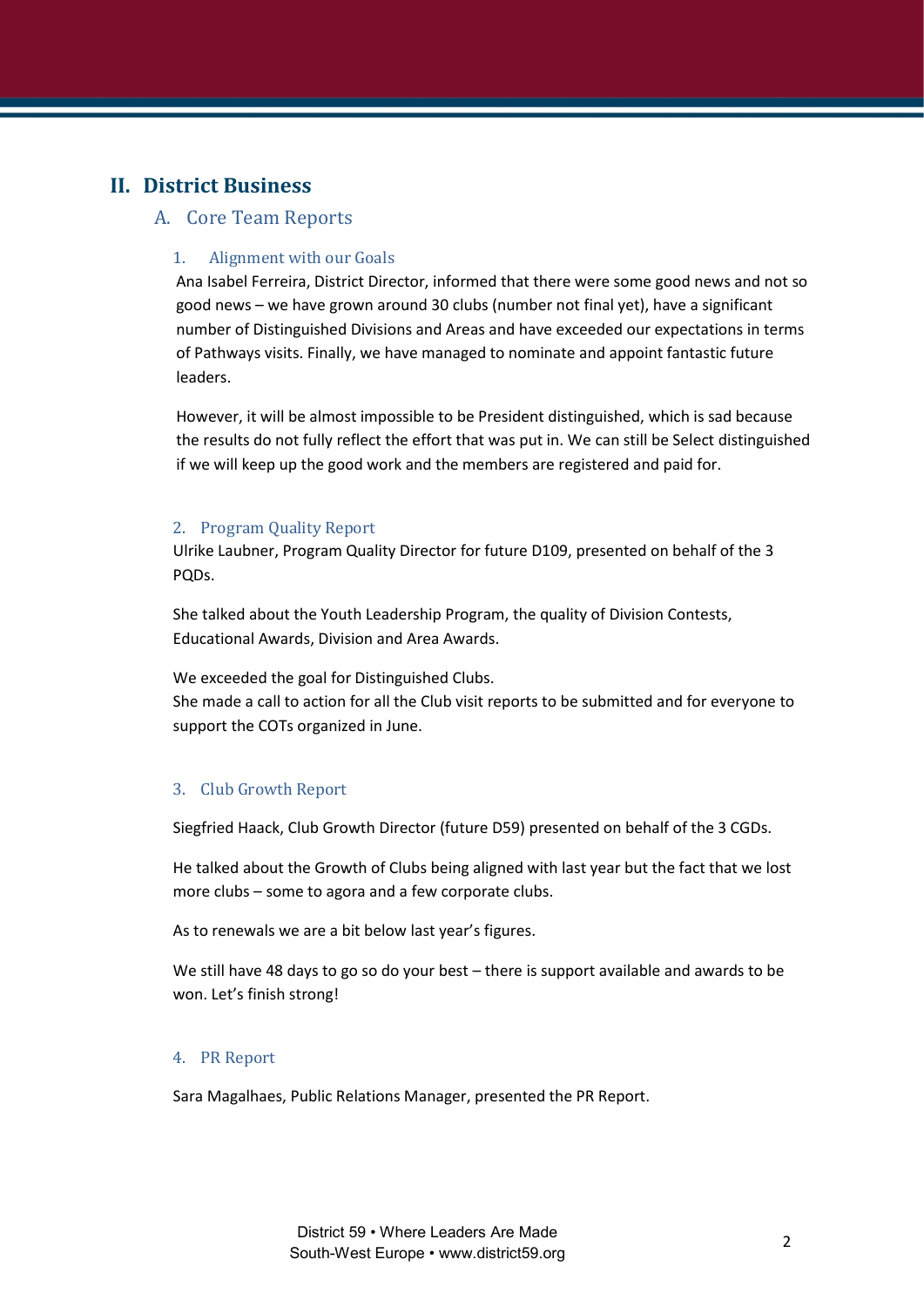#### 5. Finance Report

Ray Noble, Finance Manager, presented the accounts for the 9 months ended 31/3/2018.

He also commented on some of the main numbers in the Profit and Loss Account and made a call to action for everyone to submit their expenses as soon as possible.

#### 6. Q & A

Cristina Juesas, H Division Director, commented that it was important to know about the clubs lost to Agora not just because of this year but also for next year.

There were 4 clubs lost in Portugal.

Antonio Mendes, D2 Area Director, asked how he can go to a Club and spend it in Marketing, since in the budget there was such a significant amount that was not used. Ana Isabel suggested that he presented a specific plan to Nacho Arenas, the Club Growth Director for Future District 107, who knows what the money can be spent on and has to pre-approve it.

Marketing suggestions from Francesco Fedele, Club Growth Director for Future District 109: Facebook advertising, printing advertising materials, posters, Club Demos or Open House meetings.

Robert van der Meer, Division D Director asked if there were any intentions of expanding on the Speaker to Trainer and Speech Craft modules since they are modules that could add value and expand the community.

Ulrike Laubner, Program Quality Director for Future District 109 said that this year there were no plans for that, so any plans for that should be on the Future District Strategic Plan.

Robert van der Meer, Division D Director asked what the reasons were for the 4 clubs to move to Agora because he knows there is a club in his Division that is considering the same thing.

Nacho Arenas, Club Growth Director for Future District 107 said they were already weak clubs. One of the reasons was cost another was misalignment from the club leaders with Toastmasters.

Valbona Zefi, B1 Area Director, asked about the exact procedure for the Area Directors to help club officers get the money for Marketing activities.

Siegfried Haack, Club Growth Director for Future District 59 said the easiest way was to write an email to the CGD and there if it is for a Demo Meeting there is a form to be filled.

At the end of the Q & A Ana Isabel Ferreira gave a call to action for Area Directors to talk to the CGDs about any specific ideas they may have to help grow the clubs,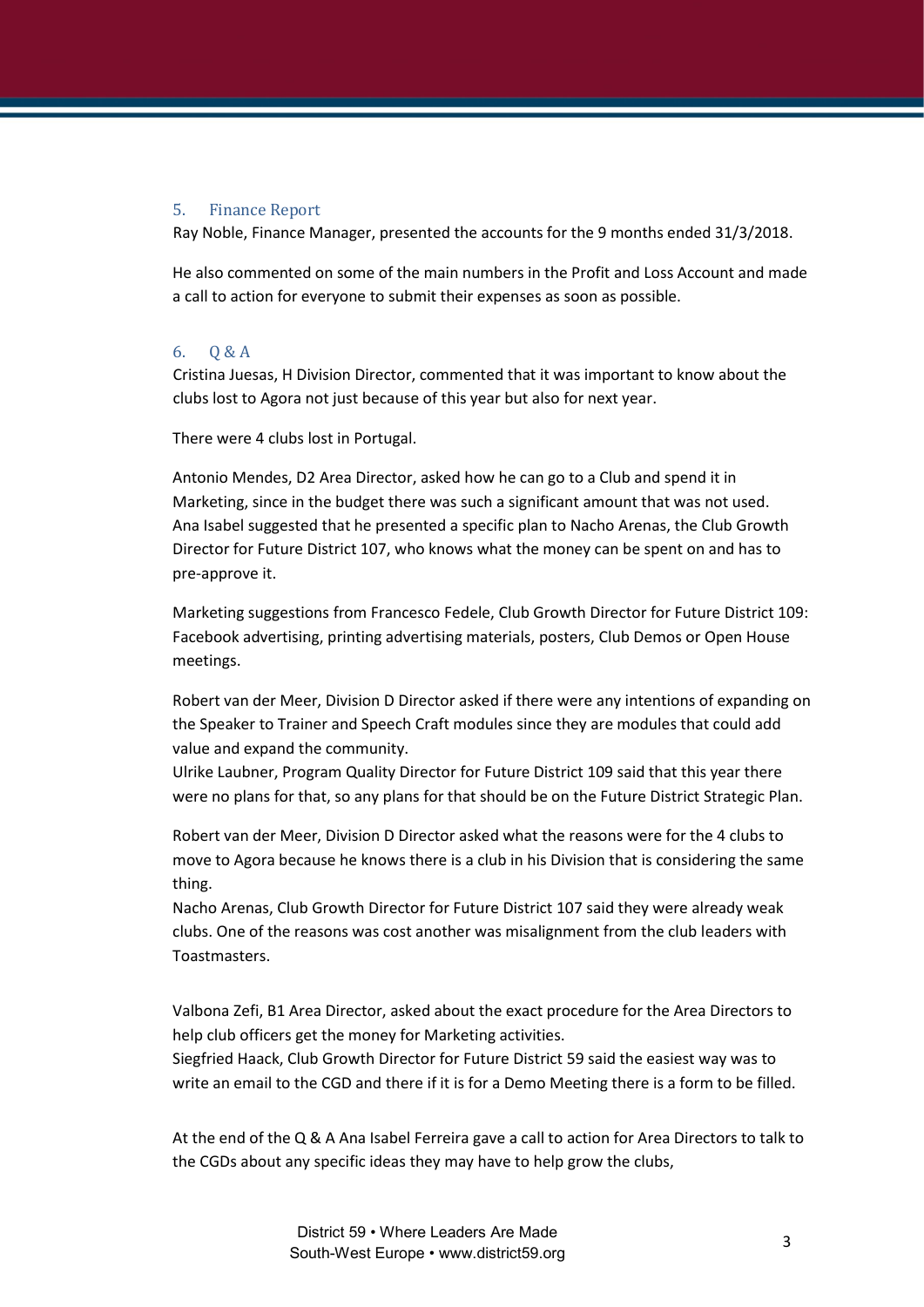### B. Division Director Reports

Division Success Plans were presented according to the agenda, in a non-alphabetical order, grouped by the Districts they will be incorporating next year.

- Division D report presented by Luís Prazeres
- Division H report presented by Cristina Juesas
- Division K report presented by E.F.
- Division L report presented by Alexandra Nunes
- Division M report presented by Flavio Oliveira
- Division A report, on the absence of Nathalie Damas, presented by Mark Finneran and Christine Coat-Morel
- Division B report presented by Lucien Bollen
- Division C report presented by Robert Van der Meer
- Division F report presented via video by Pascal Vilarem (he was absent)
- Division N report presented by Arnout Nederpelt

5 minutes break

- Division E report presented by Bigi Vitolic
- Division G report presented by Metaxia Kritsidima
- Division I report presented by Thomas Schneider
- Division J report presented by Aires Marques

### **III. Current Business**

#### A. Alignment Report

Irina Hauser presented alignment report.

Division A – complete reshuffle – Future D59 Division A Division B – Division Split - Future D59 Divisions B and D Division C – small movements – Future D59 Division C Division D – Lisboa Oriente moves – Future D107 Division D Division E – no change – Future D109 Division E Division F – small movements – Future D59 Division F Division G – Division Split plus Bulgaria that is going to be one of the Areas in Division B – Future D109 Division A and B Division H – 2 new areas – Future D107 Division A Division I – no change – Future D109 Division C Division J – new area – Future D109 Division D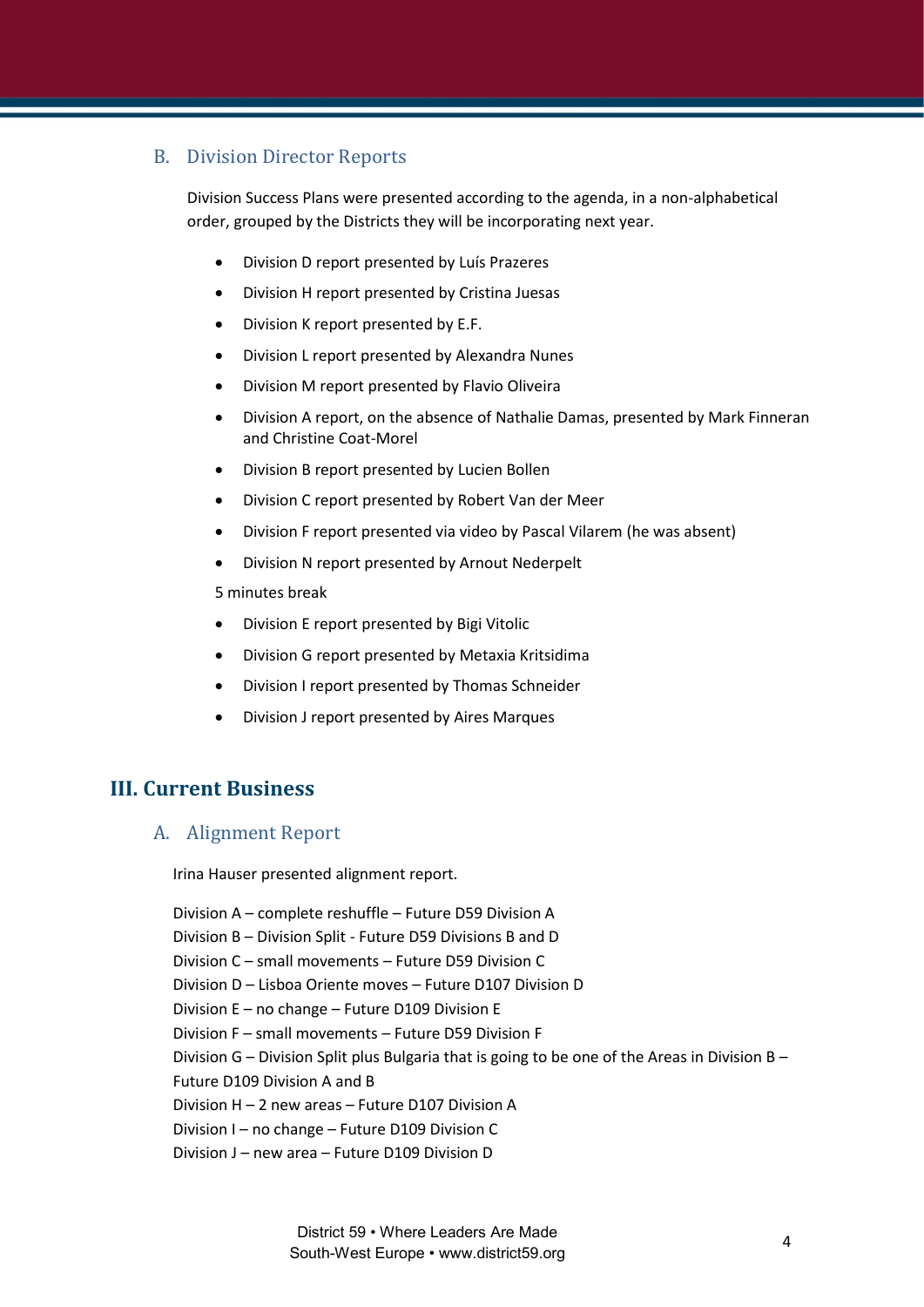Metaxia Kritsidima, Division G Director raised a point of information that in two places in the presentation FYROM is mentioned differently. FYROM is the correct way and it should be consistent throughout the presentation.

Division K – new area – Future D107 Division B Division L – reshuffle – Future D107 Division C Division M – no change – Future D107 Division E Division N – no change – Future D59 Division E New Division - Austria – Future D109 Division F

This is a draft proposal that will be voted in the DCM in Athens.

Ana Isabel Ferreira, District Director said we need a motion to approve this draft to be presented in the future District Council Meetings in Athens.

Christine Coat-Morel, Area 3 Director, presented a motion to swap 2 clubs Division A – Lutece 75 Club from A1 to go in A3 in the place of Club Avance de Paris, which would move to A1.

Ana requested that this be sent in writing together with the other Area Directors and clarified that what we need now is a decision that this is close to the final proposal and that it can be presented at the DCMs in Athens.

Suggestions on minor changes should be sent by email to Irina Hauser, Alignment Chair.

Robert van der Meer, Division C Director, moved to present the proposal as presented and amended with the result of the discussion at this DECM to the District Councils in Athens.

Ana Isabel Ferreira, District Director clarified that the proposal will be presented in the Future Districts Council Meetings, not in the joint DCM.

The motion was seconded and Ana Isabel Ferreira, District Director opened the floor for discussion.

Votes opposed: 0 Votes in favor: 42 Abstentions: 1

Motion carried.

#### B. DLC Report

Valerie Fraser, Chair of the District Leadership Committee presented the team DLC report.

There were 150 applications for 104 roles.

The only challenge is that we are missing one Area candidate for Future District 59 Area E5 and Lucy Sennef, Future District 59 Area C5 potentially will not be able to do her job.

> District 59 • Where Leaders Are Made South-West Europe • www.district59.org <sup>5</sup>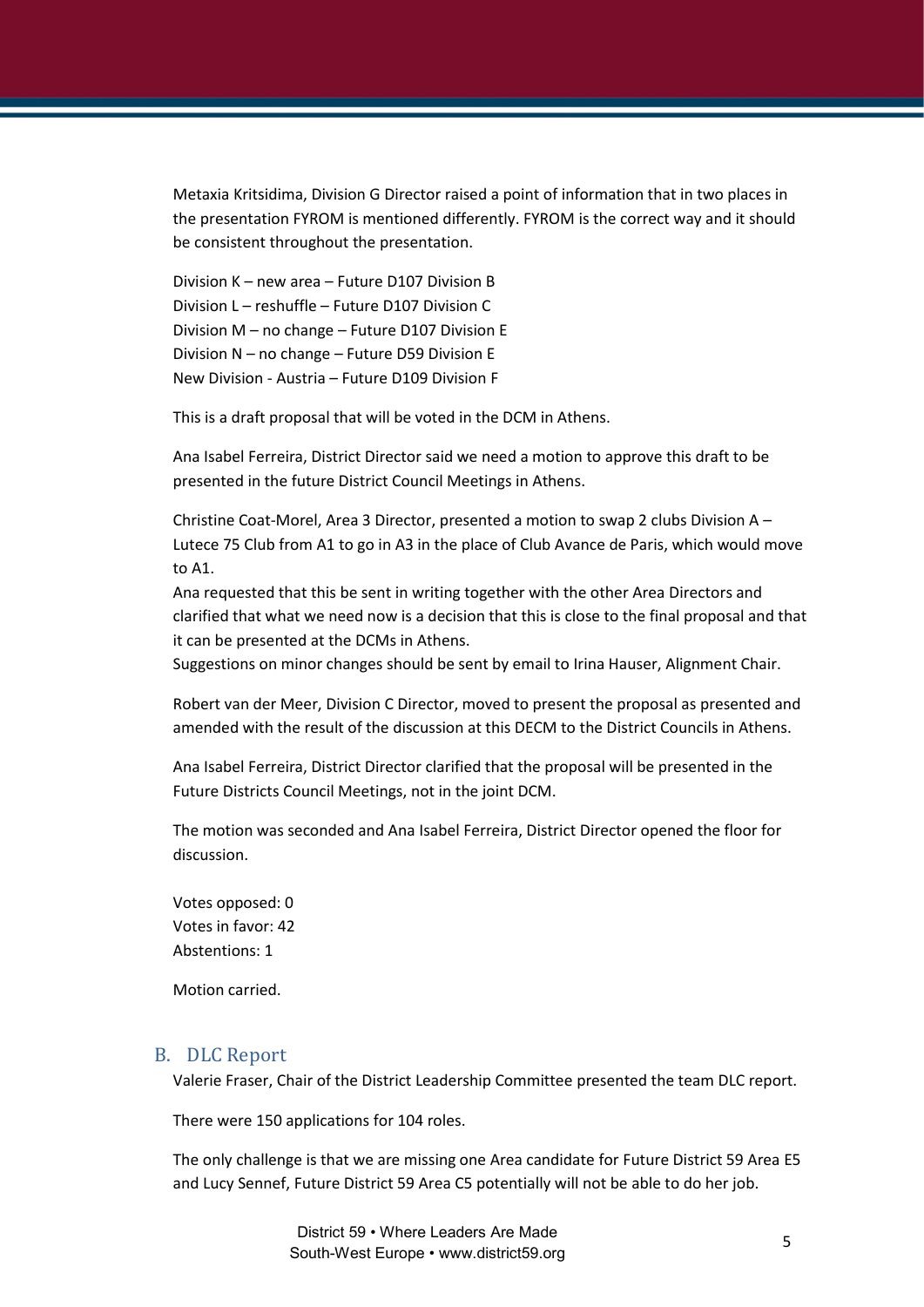The lesson learnt for the future is that Area Directors should start to look for leaders to step in their shoes because these were the most challenging positions to fill in.

She reminded all of the time line for the process from Call for Nominations to Elections.

### C. Proxies Information for Athens Conference

Clara Noble, Administration Manager, explained the proxies' system and rules, and stressed the need to have 1/3 of the Presidents and VPEs present or represented by proxy (the District Officers do not count for quorum).

She thanked all Division and Area Directors for the help so far and made a call to action for everyone to make sure that everyone who goes to Athens has a proxy of their club (if the President and VPE are not going).

We need a comfortable surplus, because we can't count the votes until people actually get there and register.

### **IV. New Business**

#### A. Fall Events

Nelson Emilio, Program Quality Director for future District 107, ponted out that Fall Events are not Official Toastmasters Events, but a group of people that are organizing events.

We have three events, one by Future District.

Future District 59 – Pascal Vilarem, Division F Director – they decided to join the ALLeGRO event.

Future District 107 – Vera Cunha, Area L2 Director is organizing an event in Coimbra, an Iberia gathering that everyone is invited to join in October 27 and 28.

Future District 109 – Patricia Mansencal, Area G3 Director, presented the ALLeGRO Toastmasters Floating Academy.

### B. Additional New Business

No one suggested anything so we will address anything that comes up in the  $Q & A$  section.

#### C. GDPR

Francesco Fedele, Club Growth Director for future District 109, informed that on the 25<sup>th</sup> of May there will be a new Privacy Law. The information gathered is on the District website: [http://www.district59.org/gdpr/.](http://www.district59.org/gdpr/)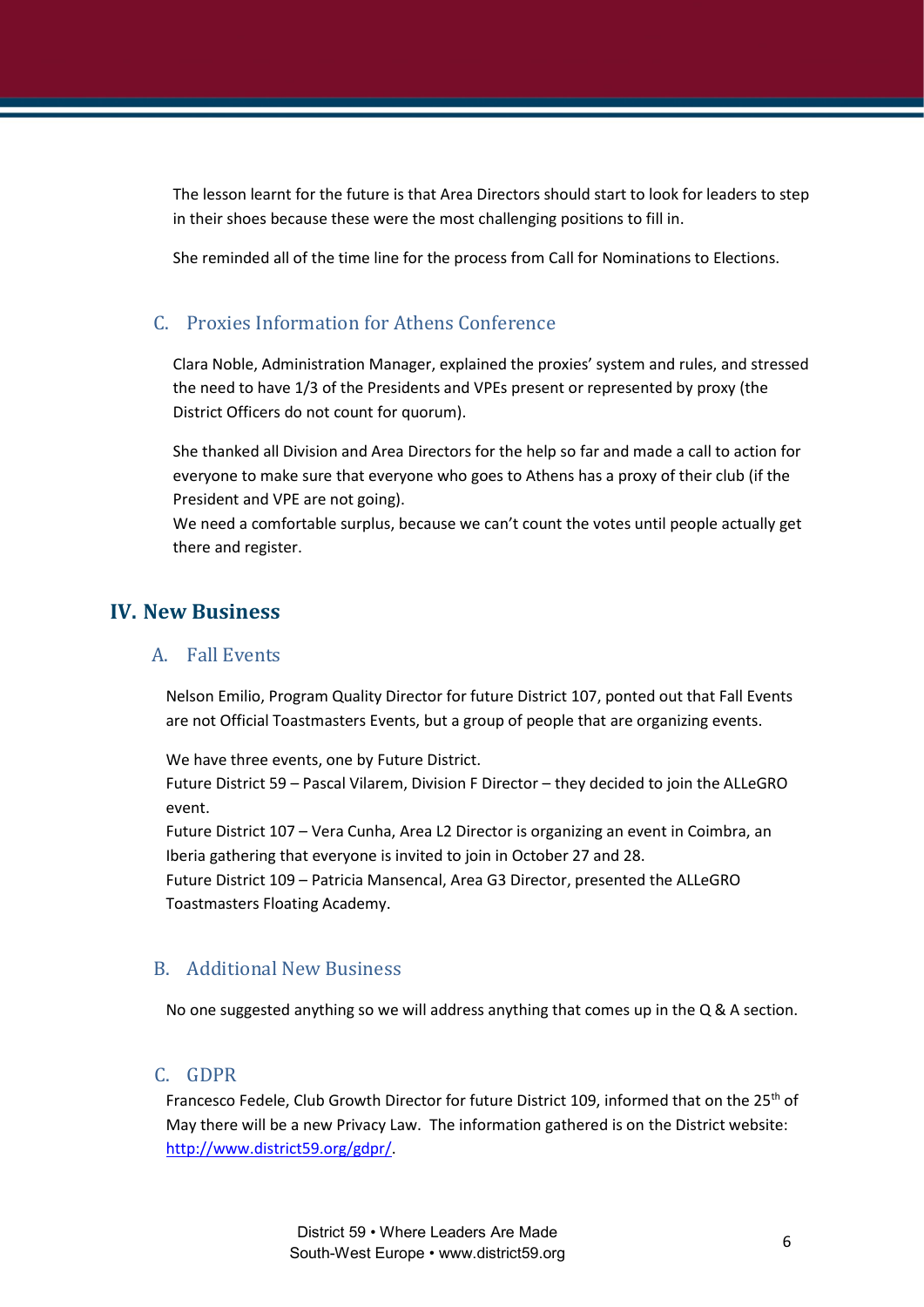The representants for each of the future Districts are: Future District 59 – Valbona Zefi, B1 Area Director. Future District 107 – Sandra Almeida, K2 Area Director. Future District 109 – Natalia Liaropoulou.

The Club Presidents have received guidance through a document that is also included in the District59 website.

Clubs should update the Privacy Notice and Toastmasters have prepared a template that they can use.

He strongly suggests that DOTs include training in this area.

#### D. Q & A

Valbona Zefi, B1 Area Director – question for Clara Noble: can clubs assign their proxies to another Toastmaster in the same Area, because 3 clubs from B1 cannot have anyone in Athens.

Clara Noble, Administration Manager – Unfortunately NO, it has to be a member of the same club.

Pascal Vilarem, Division F Director – question for Francesco: what about Toastmasters.org compliance with GDPR?

Francesco Fedele, Club Growth Director for future District 109 also in charge of IT – Toastmasters International are also updating their site to be GDPR compliant.

E.F. Division K Director – question for Francesco – what about the data that is shared on District 59 website like Meeting's presentations and Minutes? These are open and other info like documents for preparation (Agendas, etc) are password protected.

Francesco Fedele, Club Growth Director for future District 109 also in charge of IT – we are working on making everything GDPR compliant and the help of our officers and members is very important to call attention to possible problem areas.

Cora Hollander, Area C3 Director – question for the PQDs – a few weeks ago you sent out a call for proposals for the 2019 Conference. Is there any progress in that discussion that you would like to share, or need help on?

Nelson Emilio, PQD for Future District 107 – we received proposals for all future Districts and they will be discussed in each DCM because they relate to the future Districts.

Arnout Nederpelt, District N Director – question regarding GDPR and keeping data from members so that they can rejoin at a later date.

Francesco Fedele, Club Growth Director for future District 109 also in charge of IT – the current suggestion is to use EasySpeak because it allows you to store data from members